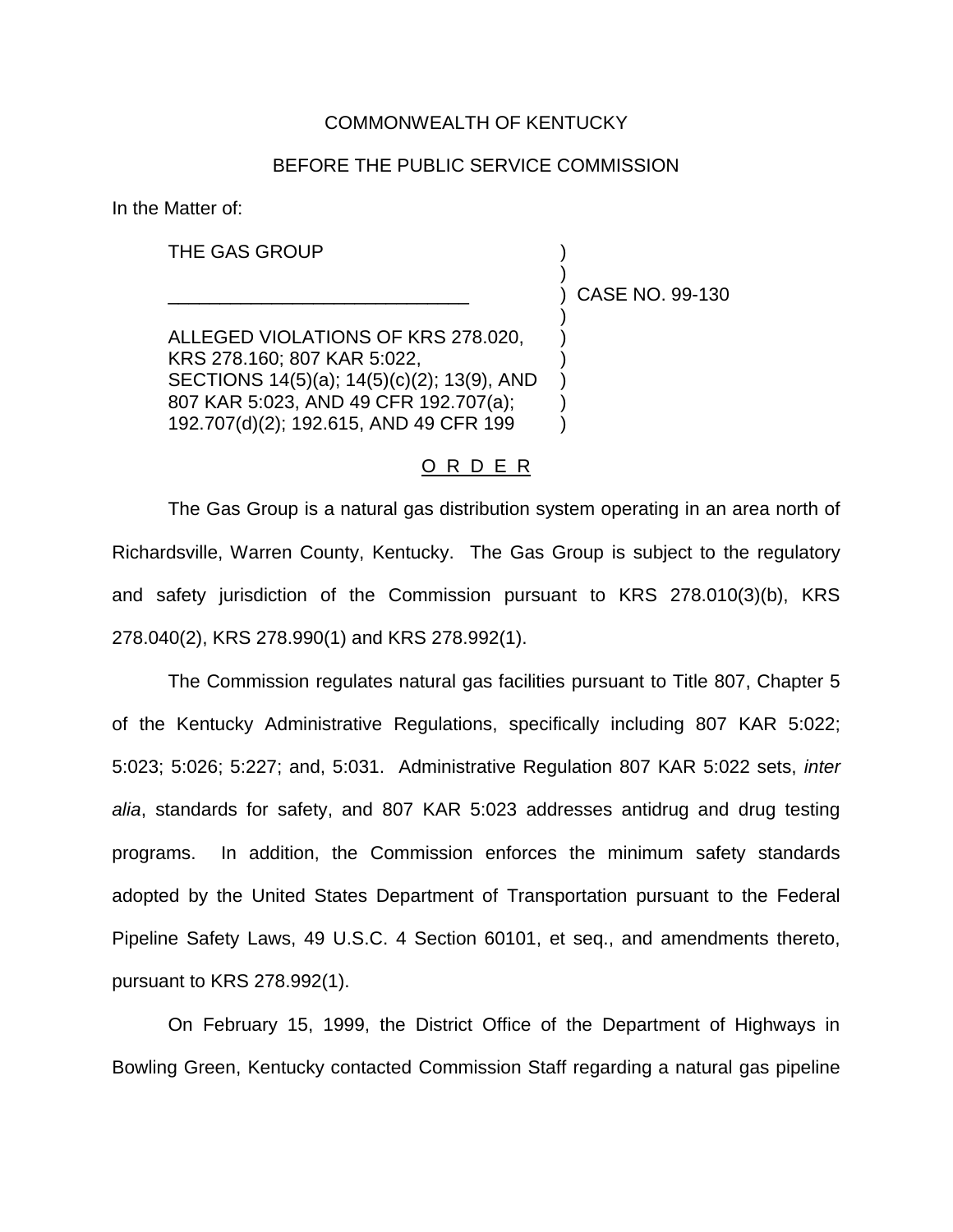at and near Highway 185 North of Richardsville, Warren County, Kentucky. Commission Staff determined that there are no records on file with the Commission relative to a natural gas distribution system or facility in the area reported. Specifically, Commission records reflect that no certificate of convenience and necessity has been issued as required by KRS 278.020, authorizing the construction and operation of a natural gas utility in the area along Highway 185 North of Richardsville. Pursuant to KRS 278.160 [E]ach utility shall file with the Commission. . . , schedules showing all rates and conditions for service established by it and collected or enforced. . . . The Gas Group has failed to make such filing with the Commission.

On February 16, 1999, Commission Staff, with the assistance of a representative of the State Fire Marshal, conducted, to the extent possible, an inspection of the Gas Group s facilities. Commission Staff was unable to determine the extent of the facilities because the owner or operator could not be located. Based upon said inspection, Commission Staff issued a Comprehensive Inspection Report ( Report ) dated March 12, 1999 [copy attached]. Since that inspection was conducted, Commission Staff has attempted to contact and communicate with the alleged owner or operator of said facility without success.

An examination of the Commission s records establishes that Gas Group has failed to comply with KRS 278.020 and KRS 278.160 (numbered paragraphs 1 and 2 below). To the extent possible, the Report details the discovery of five (5) apparent violations of 807 KAR 5:022, 807 KAR 5:023, and 49 CFR 192 and 49 CFR 199 as follows (numbered paragraphs 3, 4, 5, 6, and 7):

-2-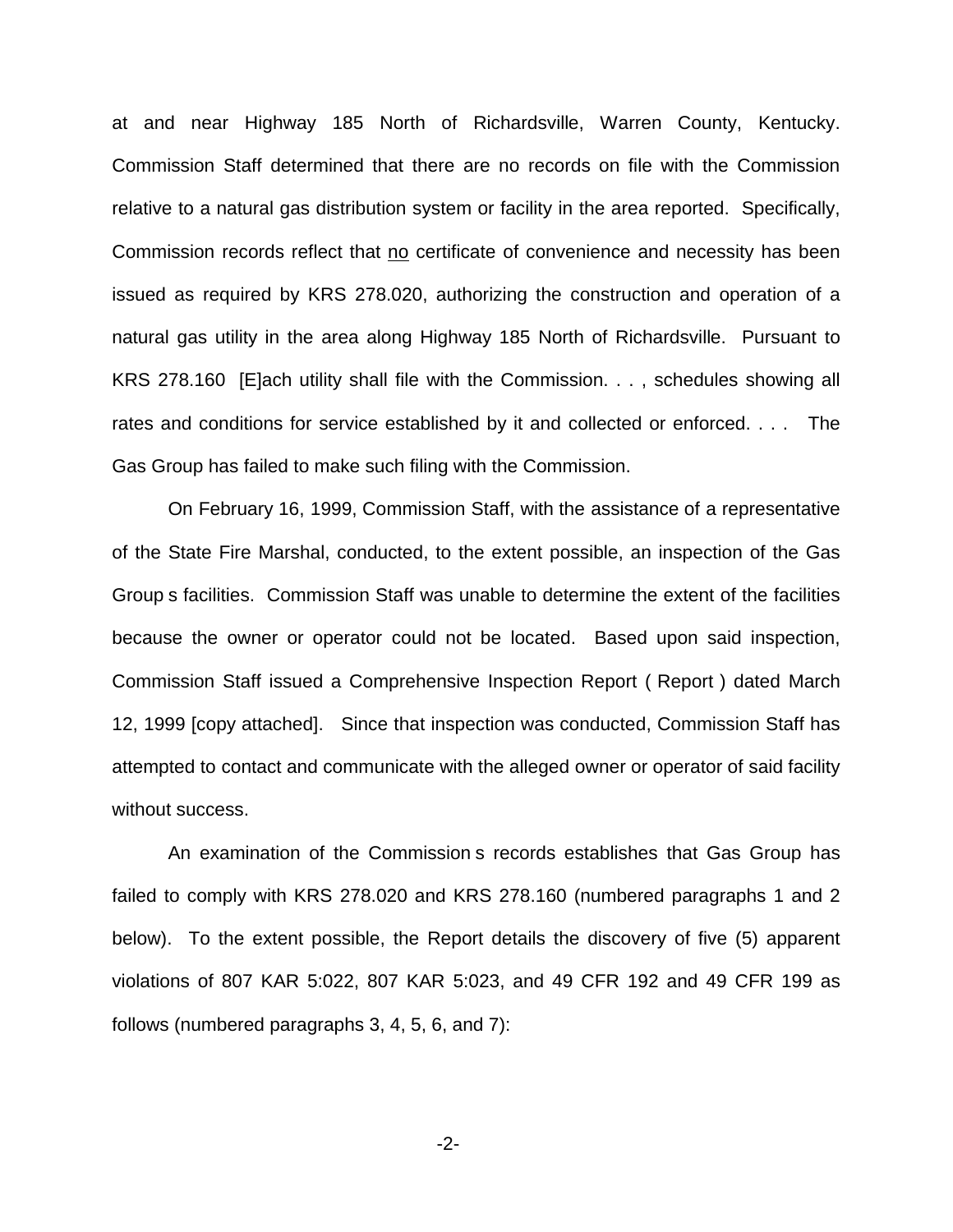1. The Commission has not issued a certificate of convenience and necessity authorizing the construction and operation of a natural gas utility in or near the area described herein above. KRS 278.020.

2. The Gas Group has failed to file any schedules of rates and conditions for service as required by KRS 278.160.

3. There are no line markers or signs to indicate the presence of a natural gas pipeline. 807 KAR 5:022, Section 14(5)(a) and 49 CFR 192.707(a).

4. There is pipeline aboveground on Anna Sandhill Road near Richardsville, Warren County, Kentucky. There is no sign marking the aboveground pipe which bears a telephone number to call in case of emergency. 807 KAR 5:022, Section 14(5)(c)(2) and 49 CFR 192.707(d)(2).

5. Customers of this facility are provided with no local telephone number to call in the event of an emergency. 807 KAR 5:022, Section 14(5)(d)(2) and 49 CFR 192.707(d)(2).

6. The Gas Group has not made contact with the appropriate fire, police and other public officials regarding actions to be taken during an emergency. 807 KAR 5:022, Section 13(9) and 49 CFR 192.615.

7. There is no proof that the Gas Group has an antidrug and alcohol plan. 807 KAR 5:023 and 49 CFR 199.

The Report notes that the facts as set out herein present a potentially dangerous situation because the gas field in this area of Warren County, Kentucky is known to produce hydrogen sulfide or sour gas and because the extent of the distribution system cannot be determined by observation of the aboveground pipe of the system.

-3-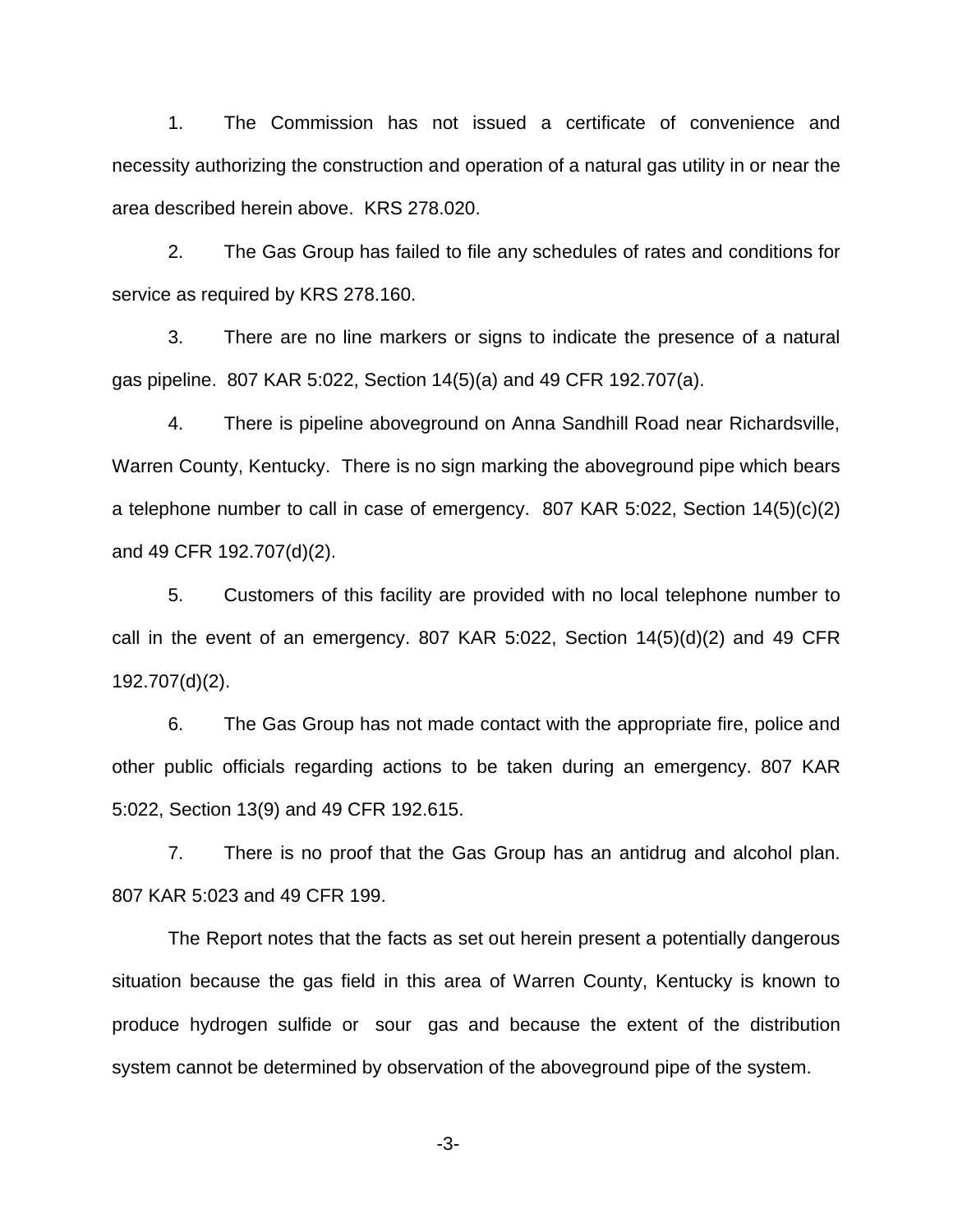The Commission, based upon the facts contained in the Comprehensive Inspection Report dated March 12, 1999, finds sufficient evidence to believe that the Gas Group has failed to comply with the above-identified provisions of KRS 278.020, Title 807, Chapter 5 and 49 CFR 192 and 199.

The Commission, on its own motion, HEREBY ORDERS that:

1. The Gas Group shall submit to the Commission within 20 days from the date this Order is delivered to you a written response to the allegations contained in the Order and the Comprehensive Inspection Report.

2. The Gas Group shall appear on May 18, 1999, at 10:00 a.m., Eastern Daylight Time, in Hearing Room 1 of the Commission s offices at 730 Schenkel Lane, Frankfort, Kentucky for the purposes of presenting evidence regarding the alleged violations above-named and of showing cause, if any, why it should not be subject to the penalties prescribed in KRS 278.990(1) and KRS 278.992(1) for the alleged violations.

3. The Comprehensive Inspection Report dated March 12, 1999 is hereby made a part of the record herein.

4. Any request for an informal conference with Commission Staff to consider any matter which would expedite the handling or disposing of this proceeding shall be filed with the Commission no later than 20 days from the date of this Order.

-4-